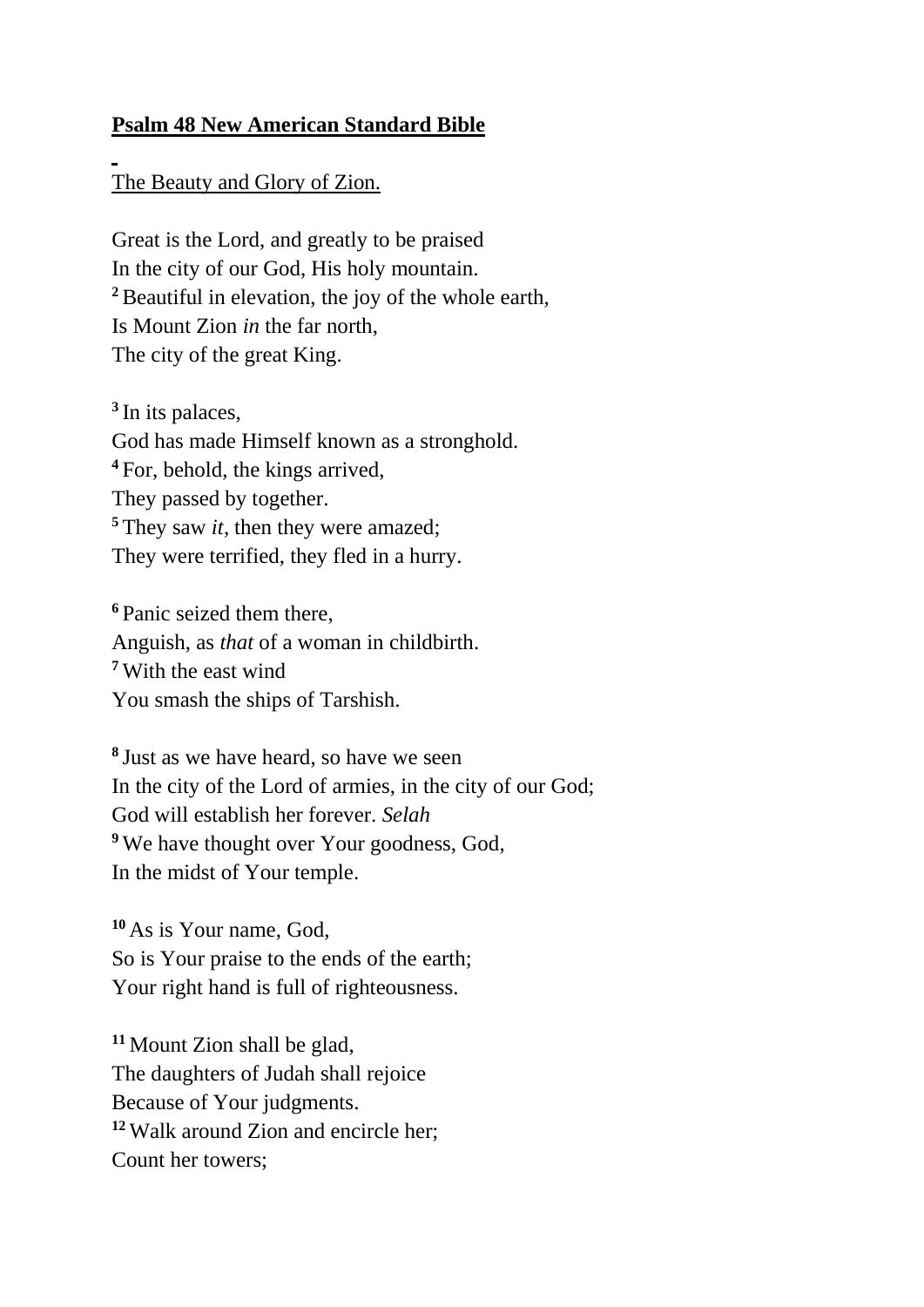**<sup>13</sup>**Consider her ramparts; Go through her palaces, So that you may tell *of her* to the next generation.

**<sup>14</sup>** For such is God, Our God forever and ever; He will lead us until death.

## **We will use five tools on our expedition that are built around five questions**

What questions were provoked within you? Did anything confuse you? Did anything move you emotionally? Did God instruct you to do something? Did you gain any insight into God's character?

- 1. What does the word great mean to you?
- 2. The Lord, He is the one at the top of the tree.
- 3. Unless we accept His lordship, we will constantly lose our way.
- 4. What does it mean for you to praise God?
- 5. Why does God want us to praise Him?
- 6. Where is the city of our God?
- 7. What is the city of our God?
- 8. What are the mountains that are called 'His holy mountains'?
- 9. Back in this day, Christians erected church buildings with majestic splendour, an expression of their understanding of the glory of who God is.
- 10. Architecture is an expression of our worship. What happened to that kind of expression?
- 11. Joy is a reckless expression of unnecessary emotions and yet God made us to be joyful! Why did he do this?
- 12. 'God in her pillars' says David. He is not talking about God as being 'a her', he's talking about the building that represents Him.
- 13. Kings that gather are amazed at what represents God, they even fall into fear and panic.
- 14. The Kings are amazed at the glory and splendour of God, are you?
- 15. There will always be a city of our God.
- 16. To know and experience God's loving kindness is to experience what?
- 17. God's name is especially important to Him why?